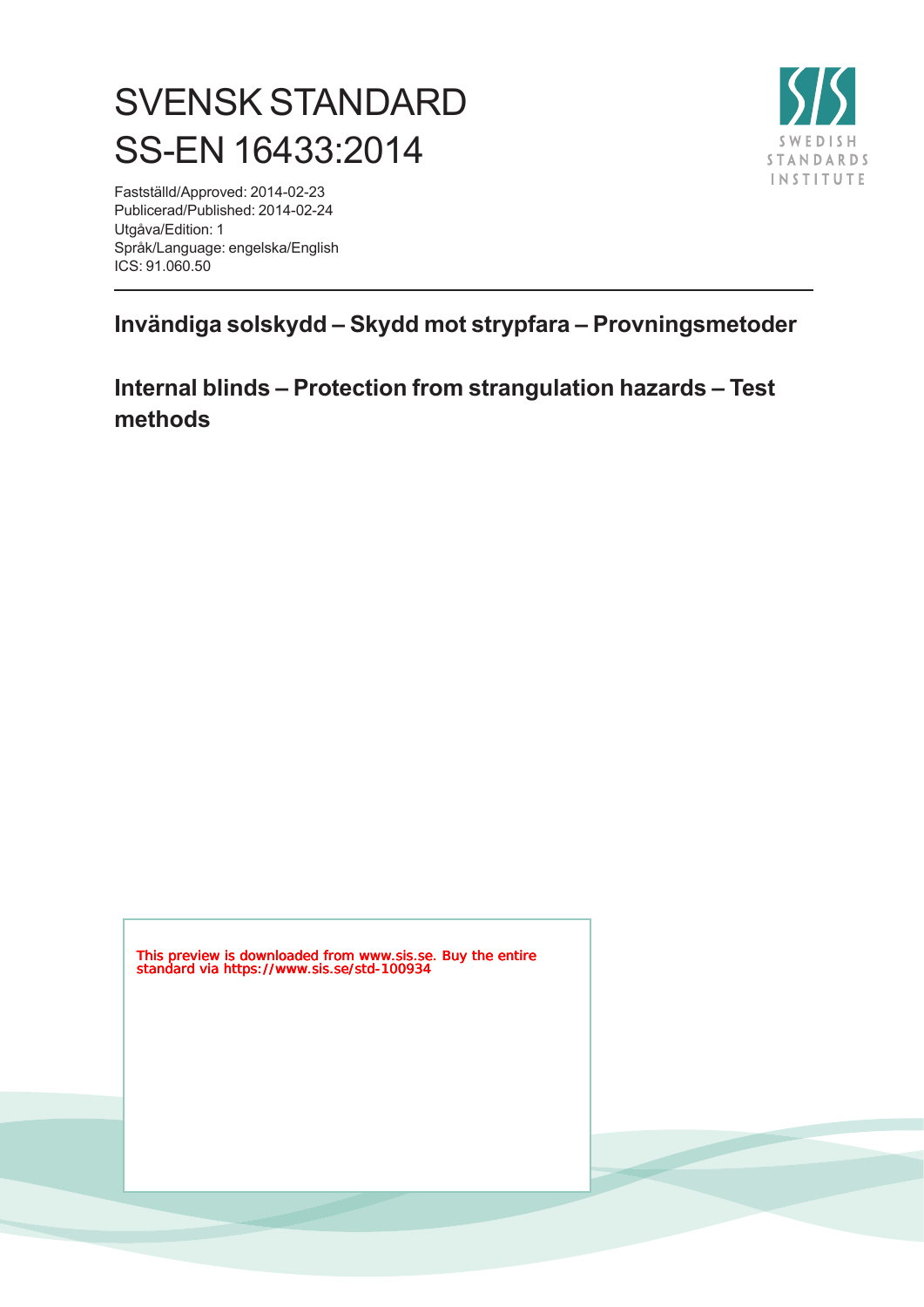## Standarder får världen att fungera

*SIS (Swedish Standards Institute) är en fristående ideell förening med medlemmar från både privat och offentlig sektor. Vi är en del av det europeiska och globala nätverk som utarbetar internationella standarder. Standarder är dokumenterad kunskap utvecklad av framstående aktörer inom industri, näringsliv och samhälle och befrämjar handel över gränser, bidrar till att processer och produkter blir säkrare samt effektiviserar din verksamhet.* 

#### **Delta och påverka**

Som medlem i SIS har du möjlighet att påverka framtida standarder inom ditt område på nationell, europeisk och global nivå. Du får samtidigt tillgång till tidig information om utvecklingen inom din bransch.

### **Ta del av det färdiga arbetet**

Vi erbjuder våra kunder allt som rör standarder och deras tillämpning. Hos oss kan du köpa alla publikationer du behöver – allt från enskilda standarder, tekniska rapporter och standardpaket till handböcker och onlinetjänster. Genom vår webbtjänst e-nav får du tillgång till ett lättnavigerat bibliotek där alla standarder som är aktuella för ditt företag finns tillgängliga. Standarder och handböcker är källor till kunskap. Vi säljer dem.

#### **Utveckla din kompetens och lyckas bättre i ditt arbete**

Hos SIS kan du gå öppna eller företagsinterna utbildningar kring innehåll och tillämpning av standarder. Genom vår närhet till den internationella utvecklingen och ISO får du rätt kunskap i rätt tid, direkt från källan. Med vår kunskap om standarders möjligheter hjälper vi våra kunder att skapa verklig nytta och lönsamhet i sina verksamheter.

**Vill du veta mer om SIS eller hur standarder kan effektivisera din verksamhet är du välkommen in på www.sis.se eller ta kontakt med oss på tel 08-555 523 00.**

## Standards make the world go round

*SIS (Swedish Standards Institute) is an independent non-profit organisation with members from both the private and public sectors. We are part of the European and global network that draws up international standards. Standards consist of documented knowledge developed by prominent actors within the industry, business world and society. They promote cross-border trade, they help to make processes and products safer and they streamline your organisation.*

#### **Take part and have influence**

As a member of SIS you will have the possibility to participate in standardization activities on national, European and global level. The membership in SIS will give you the opportunity to influence future standards and gain access to early stage information about developments within your field.

#### **Get to know the finished work**

We offer our customers everything in connection with standards and their application. You can purchase all the publications you need from us - everything from individual standards, technical reports and standard packages through to manuals and online services. Our web service e-nav gives you access to an easy-to-navigate library where all standards that are relevant to your company are available. Standards and manuals are sources of knowledge. We sell them.

#### **Increase understanding and improve perception**

With SIS you can undergo either shared or in-house training in the content and application of standards. Thanks to our proximity to international development and ISO you receive the right knowledge at the right time, direct from the source. With our knowledge about the potential of standards, we assist our customers in creating tangible benefit and profitability in their organisations.

**If you want to know more about SIS, or how standards can streamline your organisation, please visit www.sis.se or contact us on phone +46 (0)8-555 523 00**



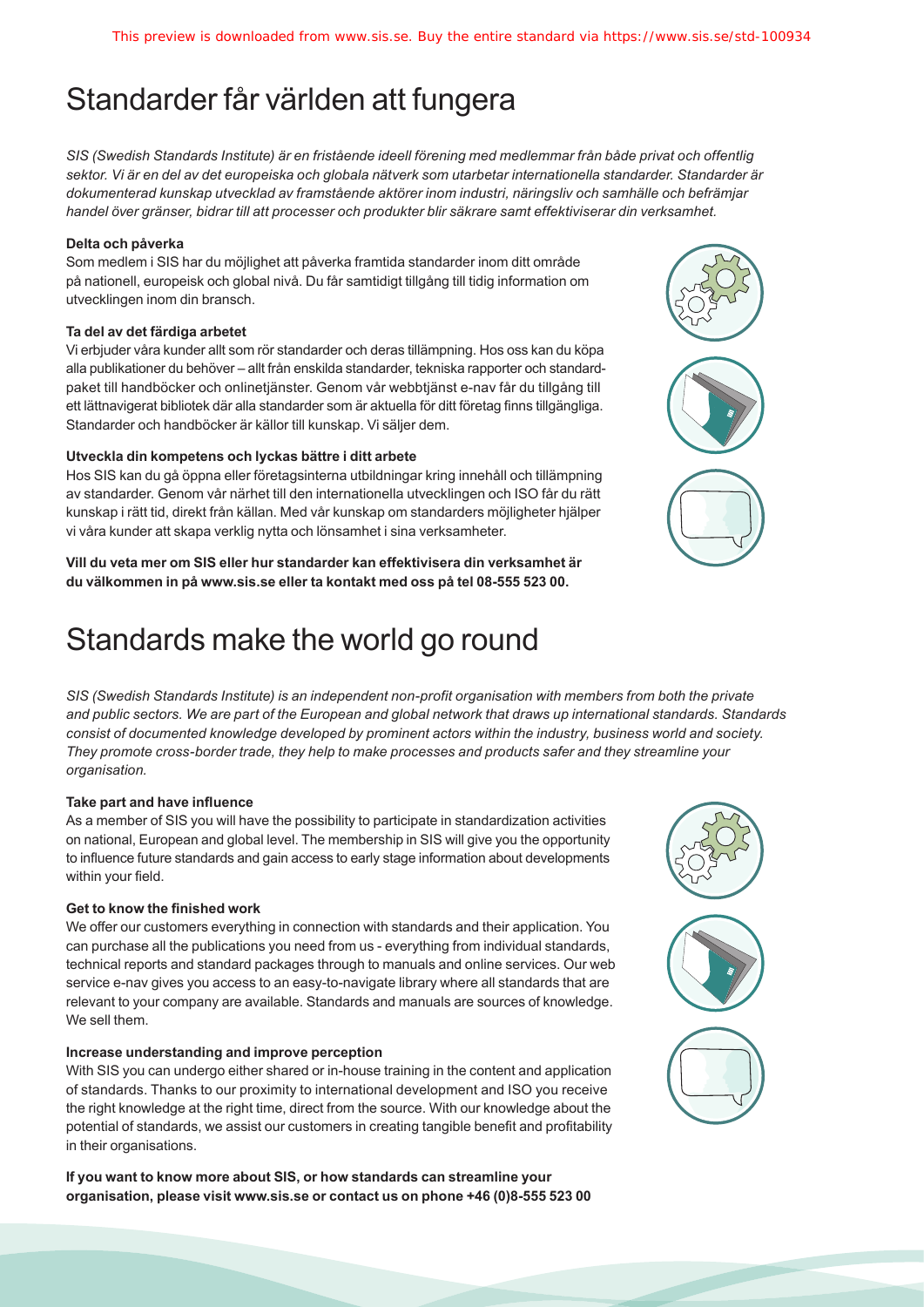Europastandarden EN 16433:2014 gäller som svensk standard. Detta dokument innehåller den officiella engelska versionen av EN 16433:2014.

The European Standard EN 16433:2014 has the status of a Swedish Standard. This document contains the official version of EN 16433:2014.

© Copyright / Upphovsrätten till denna produkt tillhör SIS, Swedish Standards Institute, Stockholm, Sverige. Användningen av denna produkt regleras av slutanvändarlicensen som återfinns i denna produkt, se standardens sista sidor.

© Copyright SIS, Swedish Standards Institute, Stockholm, Sweden. All rights reserved. The use of this product is governed by the end-user licence for this product. You will find the licence in the end of this document.

*Upplysningar om sakinnehållet i standarden lämnas av SIS, Swedish Standards Institute, telefon 08-555 520 00. Standarder kan beställas hos SIS Förlag AB som även lämnar allmänna upplysningar om svensk och utländsk standard.*

*Information about the content of the standard is available from the Swedish Standards Institute (SIS), telephone +46 8 555 520 00. Standards may be ordered from SIS Förlag AB, who can also provide general information about Swedish and foreign standards.*

Denna standard är framtagen av kommittén för Fönster, dörrar, portar, glasfasader, beslag och bygglas, SIS / TK 179.

Har du synpunkter på innehållet i den här standarden, vill du delta i ett kommande revideringsarbete eller vara med och ta fram andra standarder inom området? Gå in på www.sis.se - där hittar du mer information.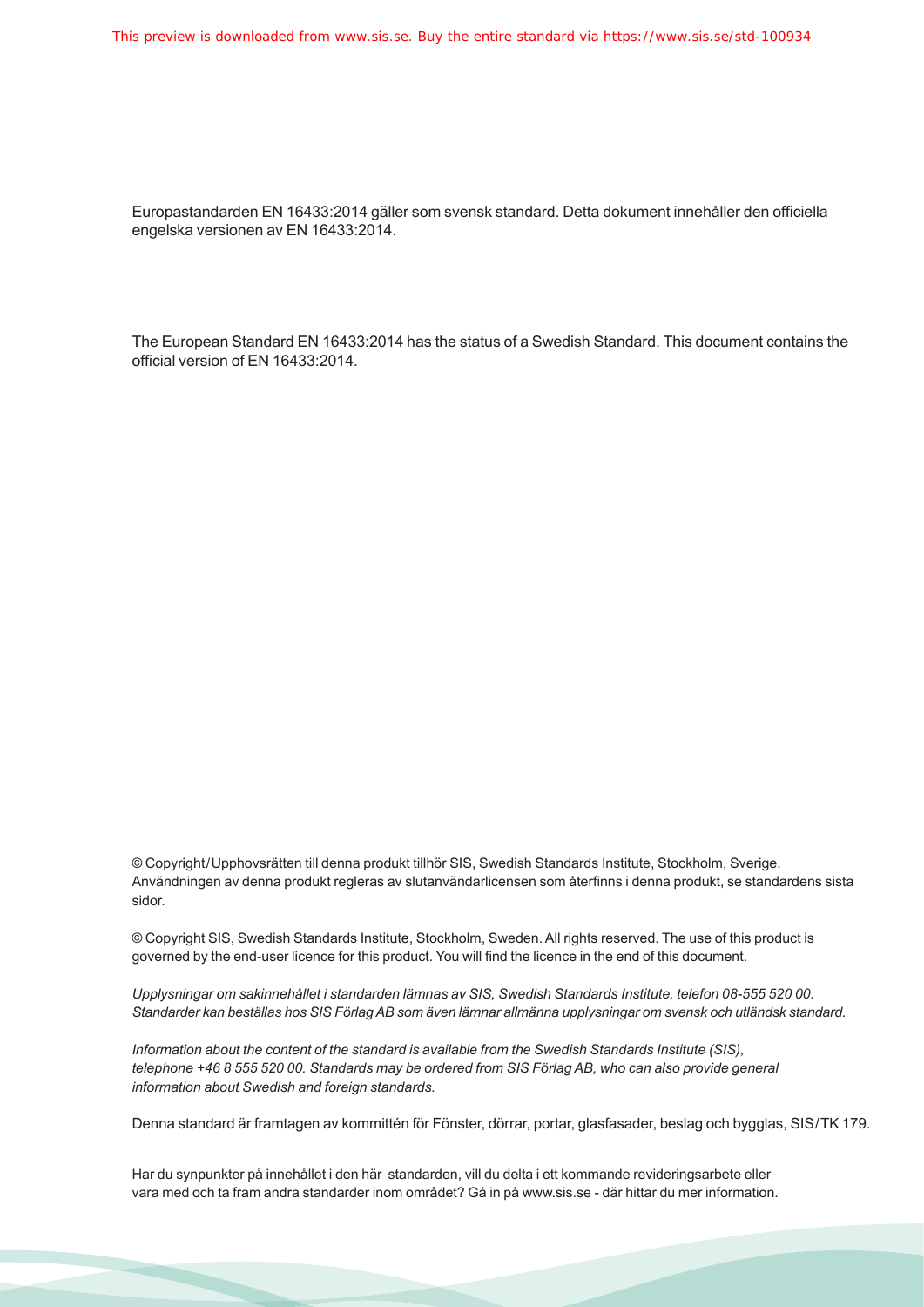This preview is downloaded from www.sis.se. Buy the entire standard via https://www.sis.se/std-100934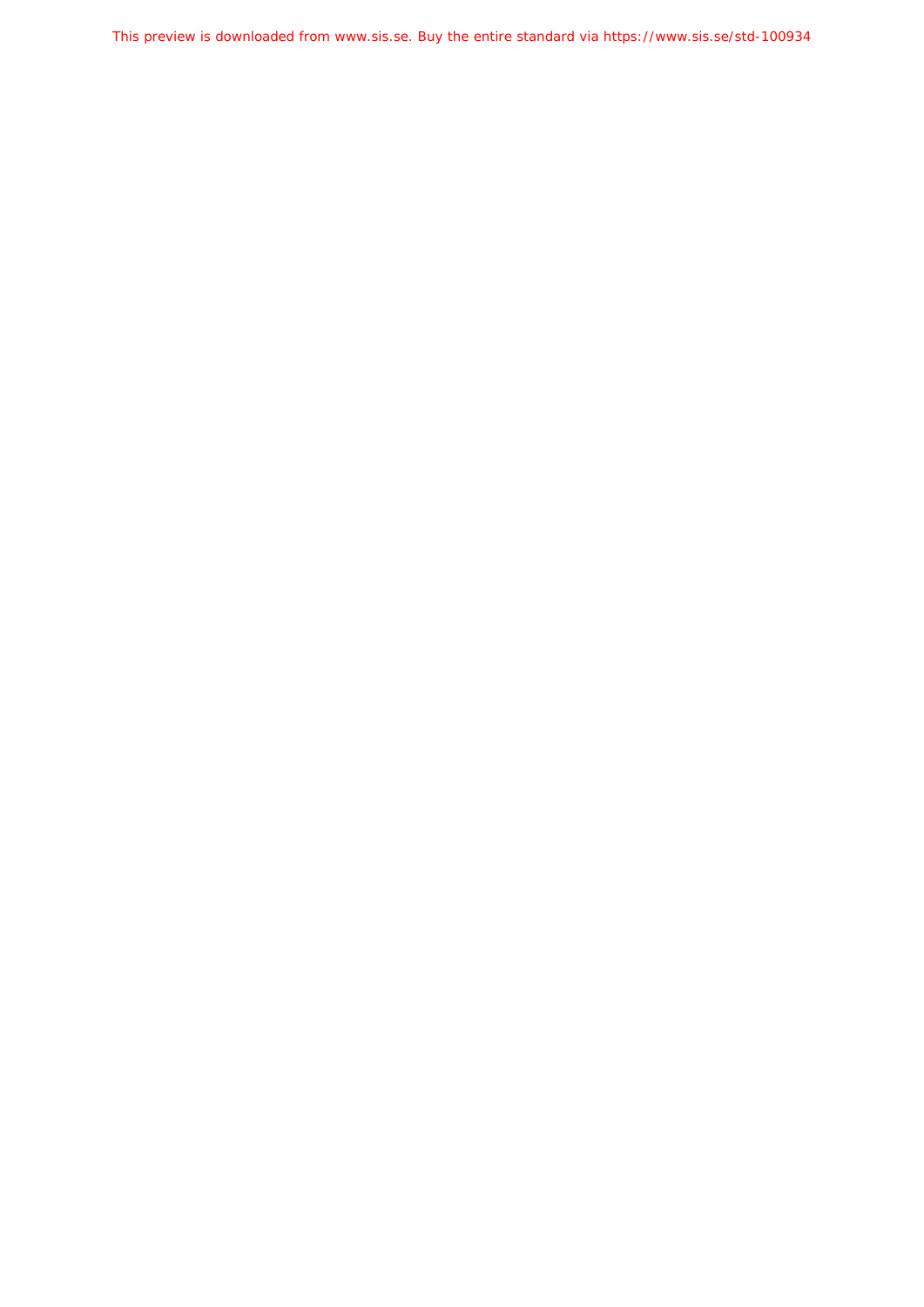## EUROPEAN STANDARD NORME EUROPÉENNE EUROPÄISCHE NORM

## **EN 16433**

February 2014

ICS 91.060.50

English Version

## Internal blinds - Protection from strangulation hazards - Test methods

Stores intérieurs - Protection contre les risques de strangulation - Méthodes d'essai

 Innere Abschlüsse - Schutz vor Strangulationsgefahren - Prüfverfahren

This European Standard was approved by CEN on 26 October 2013.

CEN members are bound to comply with the CEN/CENELEC Internal Regulations which stipulate the conditions for giving this European Standard the status of a national standard without any alteration. Up-to-date lists and bibliographical references concerning such national standards may be obtained on application to the CEN-CENELEC Management Centre or to any CEN member.

This European Standard exists in three official versions (English, French, German). A version in any other language made by translation under the responsibility of a CEN member into its own language and notified to the CEN-CENELEC Management Centre has the same status as the official versions.

CEN members are the national standards bodies of Austria, Belgium, Bulgaria, Croatia, Cyprus, Czech Republic, Denmark, Estonia, Finland, Former Yugoslav Republic of Macedonia, France, Germany, Greece, Hungary, Iceland, Ireland, Italy, Latvia, Lithuania, Luxembourg, Malta, Netherlands, Norway, Poland, Portugal, Romania, Slovakia, Slovenia, Spain, Sweden, Switzerland, Turkey and United Kingdom.



EUROPEAN COMMITTEE FOR STANDARDIZATION COMITÉ EUROPÉEN DE NORMALISATION EUROPÄISCHES KOMITEE FÜR NORMUNG

**CEN-CENELEC Management Centre: Avenue Marnix 17, B-1000 Brussels** 

Ref. No. EN 16433:2014 E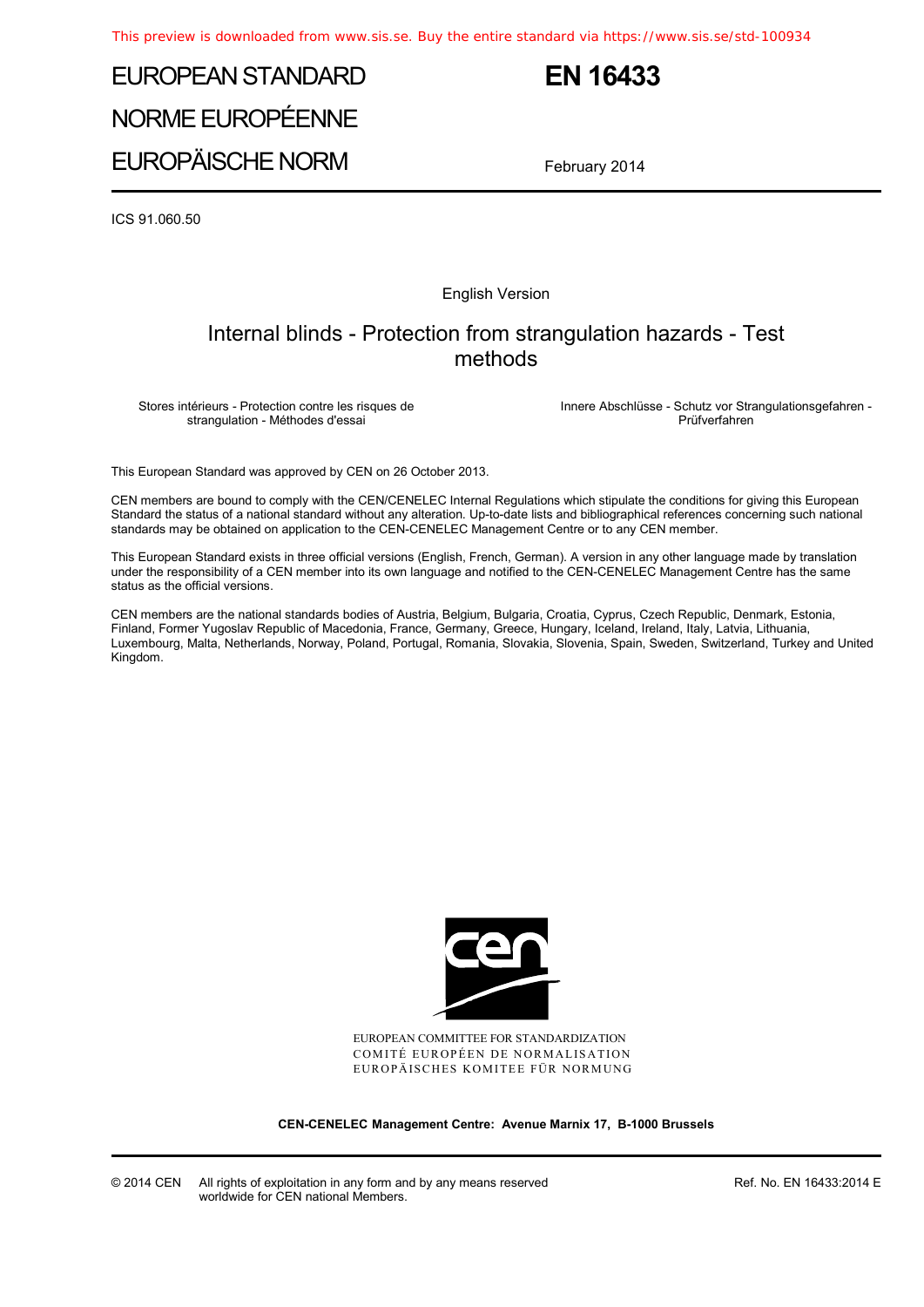This preview is downloaded from www.sis.se. Buy the entire standard via https://www.sis.se/std-100934<br>SS-EN 16433:2014 (E)

## **Contents**

| 2                             |  |  |
|-------------------------------|--|--|
| 3                             |  |  |
| $\boldsymbol{4}$              |  |  |
| 5                             |  |  |
| 6<br>6.1<br>6.2               |  |  |
| 7<br>7.1<br>7.2               |  |  |
| 8<br>8.1<br>8.2               |  |  |
| 9<br>9.1<br>9.2               |  |  |
| 10<br>10 <sub>1</sub><br>10.2 |  |  |
|                               |  |  |
|                               |  |  |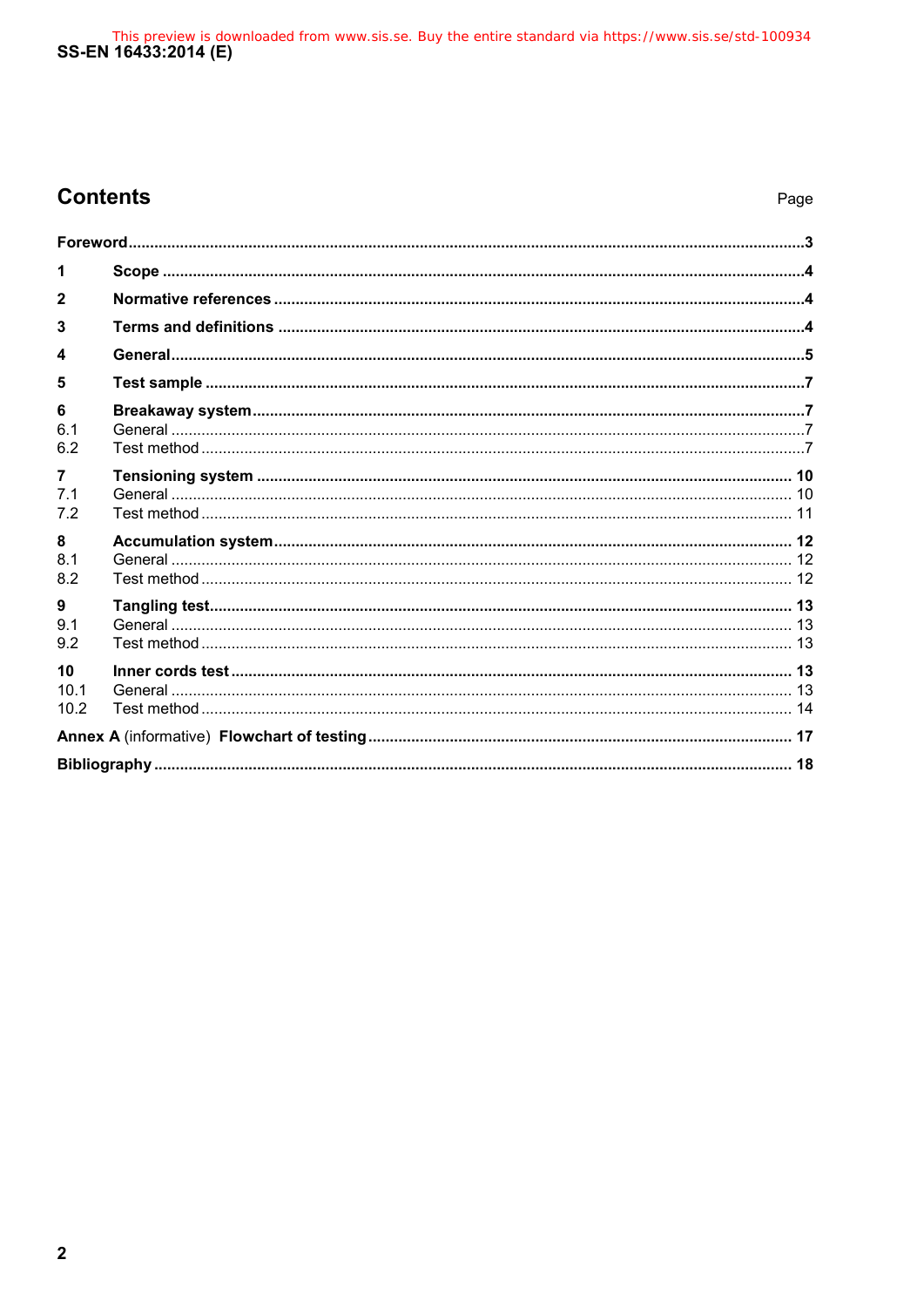## <span id="page-6-0"></span>**Foreword**

This document (EN 16433:2014) has been prepared by Technical Committee CEN/TC 33 "Doors, windows, shutters, building hardware and curtain walling", the secretariat of which is held by AFNOR.

This European Standard shall be given the status of a national standard, either by publication of an identical text or by endorsement, at the latest by August 2014, and conflicting national standards shall be withdrawn at the latest by August 2014.

Attention is drawn to the possibility that some of the elements of this document may be the subject of patent rights. CEN [and/or CENELEC] shall not be held responsible for identifying any or all such patent rights.

This document has been prepared under a mandate given to CEN by the European Commission and the European Free Trade Association.

This document is part of a series of standards dealing with blinds and shutters for buildings as defined in EN 12216.

It is the intention that safety devices used in EN 13120 conform to EN 16434 for component testing and EN 16433 for functionality.

According to the CEN-CENELEC Internal Regulations, the national standards organizations of the following countries are bound to implement this European Standard: Austria, Belgium, Bulgaria, Croatia, Cyprus, Czech Republic, Denmark, Estonia, Finland, Former Yugoslav Republic of Macedonia, France, Germany, Greece, Hungary, Iceland, Ireland, Italy, Latvia, Lithuania, Luxembourg, Malta, Netherlands, Norway, Poland, Portugal, Romania, Slovakia, Slovenia, Spain, Sweden, Switzerland, Turkey and the United Kingdom.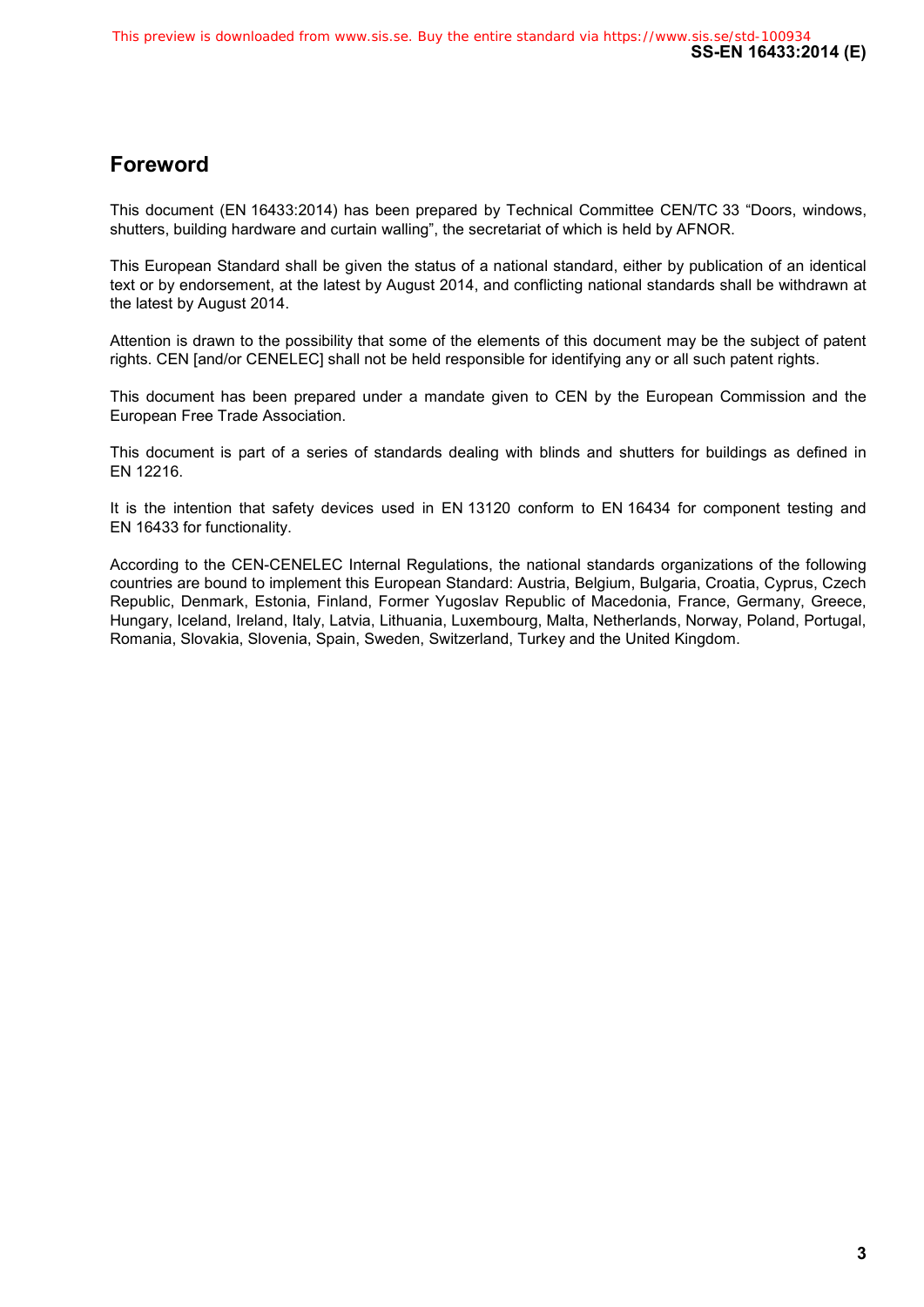## <span id="page-7-0"></span>**1 Scope**

This European Standard specifies test methods for the verification of the requirements relating to the protection from strangulation.

This European Standard applies to all internal blinds as specified in EN 13120, insect screens as specified in EN 13561 and to blinds in sealed glazed units.

These products may be operated manually, with or without compensating springs, or by means of electric motors (power operated products).

Although at the time this standard has been published, no product standard exists for draperies, test methods specified in the present standard may be used for such products.

## <span id="page-7-1"></span>**2 Normative references**

The following documents, in whole or in part, are normatively referenced in this document and are indispensable for its application. For dated references, only the edition cited applies. For undated references, the latest edition of the referenced document (including any amendments) applies.

EN 12216, *Shutters, external blinds, internal blinds - Terminology, glossary and definitions*

EN 13120, *Internal blinds - Performance requirements including safety*

EN 13561, *External blinds and awnings - Performance requirements including safety*

## <span id="page-7-2"></span>**3 Terms and definitions**

For the purposes of this document, the terms and definitions given in EN 12216, EN 13120 and EN 13561 and the following apply.

### **3.1**

**head probe**

test probe representing the head of a child

Note 1 to entry: See Figure 2.

### **3.2**

**accessibility probe** test probe representing a finger of a child

Note 1 to entry: See Figure 3.

## **3.3**

### **length of pull cord(s), chain(s), ball-chain(s), tape(s) and similar**

distance from the highest point of the internal blind to the bottom of the loop of a cord, chain, ball-chain, tape and similar

Note 1 to entry: See Figure 1.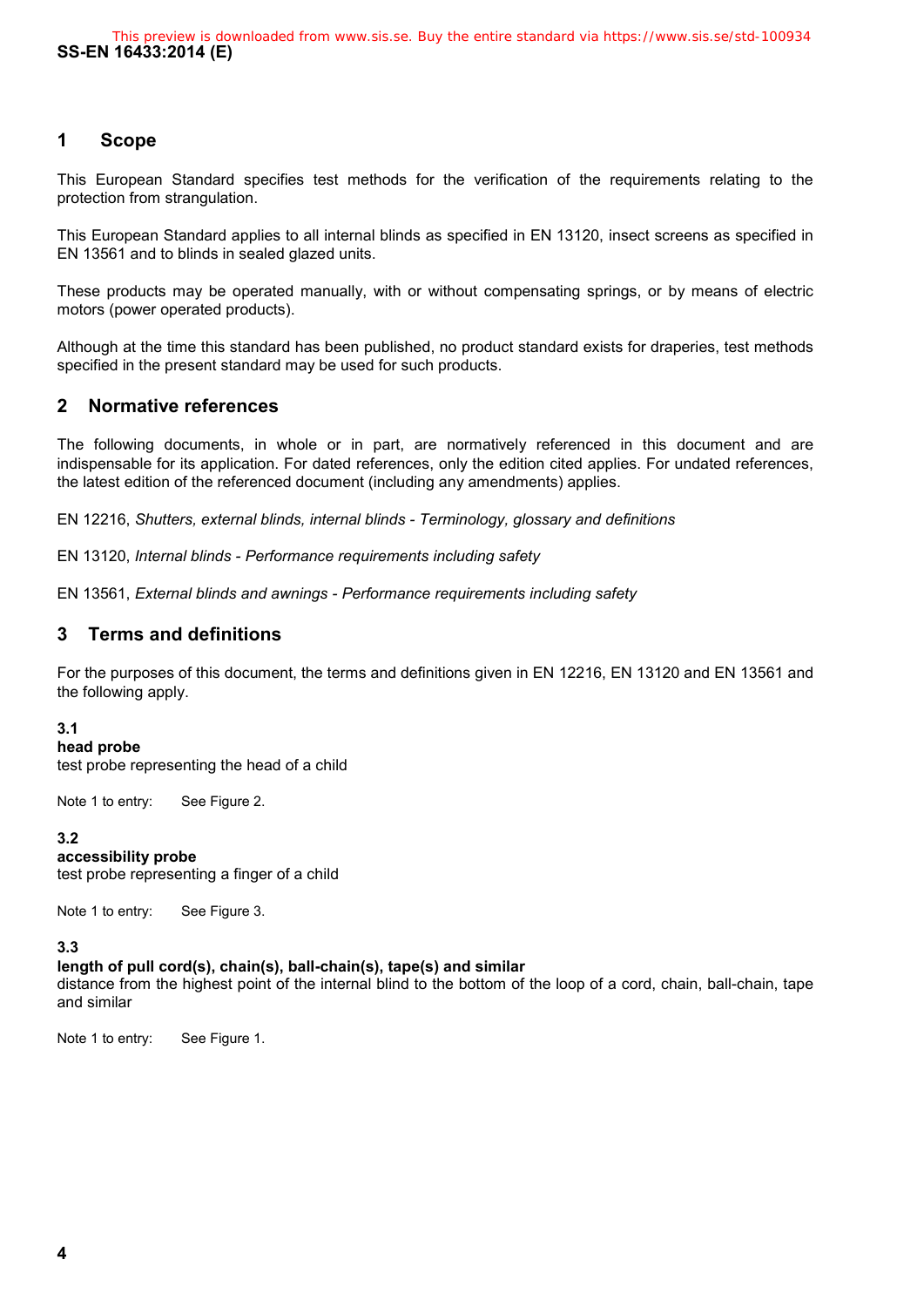

## **Key**

```
1 length of pull cord(s), chain(s), ball-chain(s), tape(s) and similar
```
## **Figure 1 — Illustration of the length of the pull cord(s), chain(s), ball-chain(s), tape(s) and similar**

## <span id="page-8-0"></span>**4 General**

All tests defined in this standard shall be performed at 23 °C  $\pm$  5 °C. All dimensions, masses and forces shall be considered with a maximum tolerance of  $\pm$  1 %.

Although all figures show free-hanging loads to apply forces, other methods of achieving the same effect may be used. Unless otherwise specified, a pulley of 20 mm diameter shall be used to apply the loads.

Annex A presents a flowchart summarizing tests to be carried out on internal blinds.

The internal blinds shall be installed according to the manufacturer specification so that the installation, i.e. the test rig, the fixing, etc., has no influence on the results of tests.

In the context of this standard, the term "cord(s)" used shall mean "cord(s), chain(s), ball-chain(s), tape(s) and similar".

The head probe shall have the dimensions and design specified in Figure 2. It shall be made of a rigid material and shall have a smooth finish.

NOTE This probe is taken from ANSI/WCMA A100.1–2010 and is equivalent to the small head probe defined in CEN/TR 13387:2004 (Table 3.3B) for children aged from 9 to 12 months.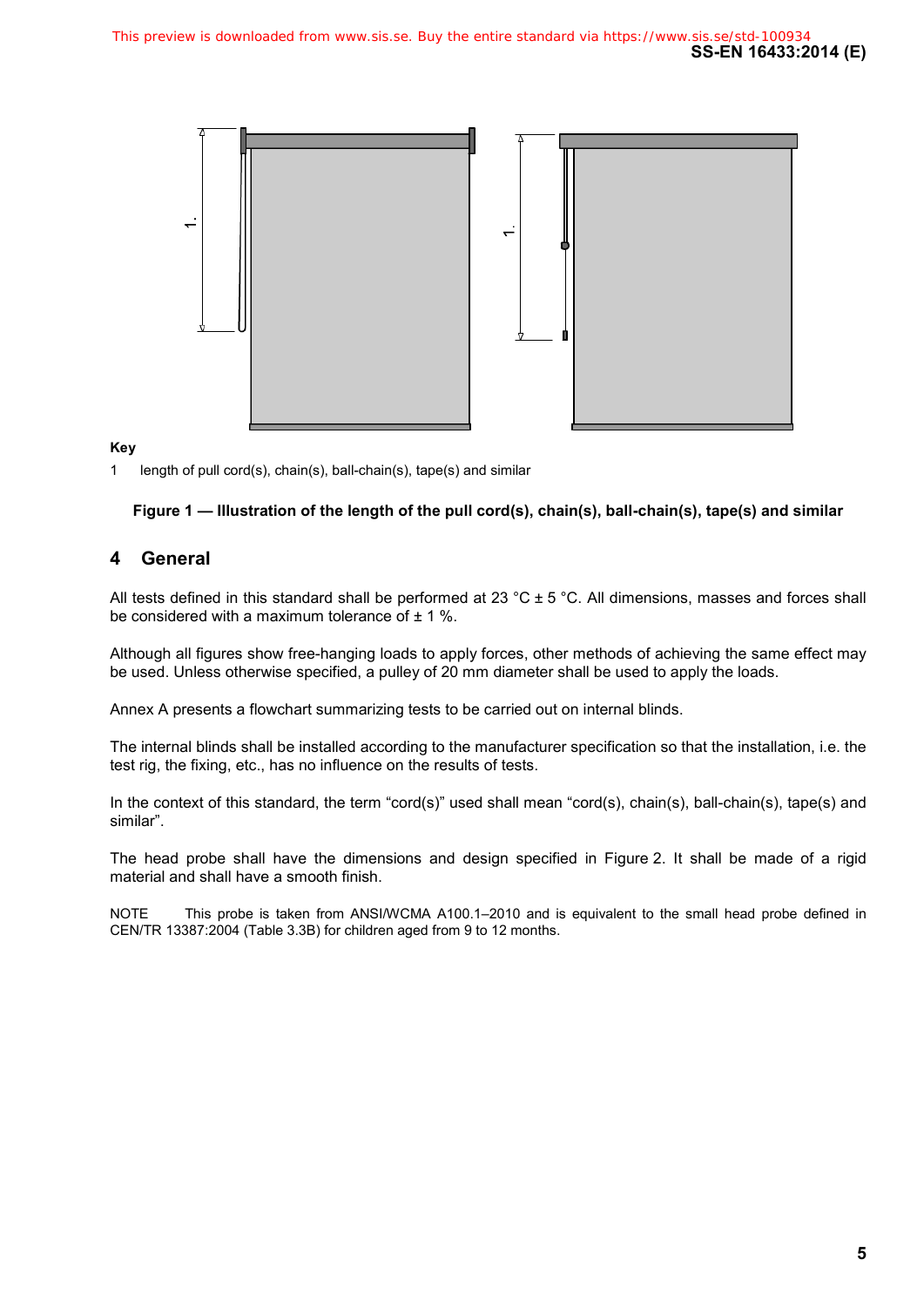

**Figure 2 — Head probe dimensions**

The accessibility probe shall be of the dimensions and design specified in Figure 3.



**Figure 3 — Accessibility probe**